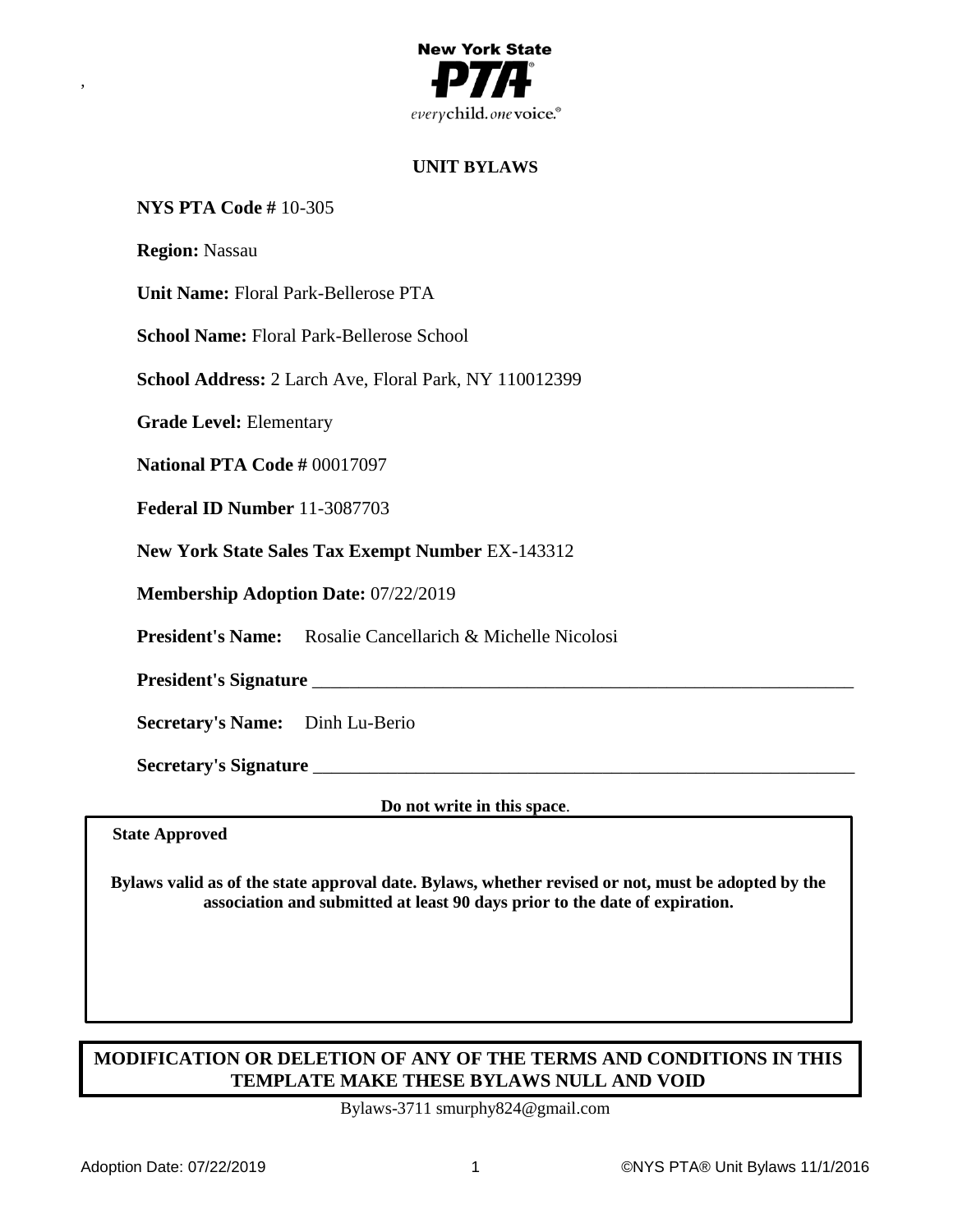### **#ARTICLE I – NAME**

The name of the association is the Floral Park-Bellerose PTA. It is a local PTA unit organized under the authority of the New York State Congress of Parents and Teachers, Inc. (the New York State PTA) a constituent association of the National Congress of Parents and Teachers (the National PTA).

## **\*ARTICLE II – ARTICLES OF ASSOCIATION**

The *articles of association* of a constituent association include (a) the bylaws of such association and (b) the certificate of incorporation or articles of incorporation of such association (in cases in which the association is a corporation), or the articles of association by whatever name (in cases in which the association exists as an unincorporated association).

## **\*ARTICLE III – PURPOSES**

**Section 1. Objectives**. The purpose or purposes (Objects) which the corporation will hereafter pursue are:

a. To promote the welfare of children and youth in home, school, places of worship, and throughout the community;

b. To raise the standards of home life;

c. To advocate for laws that further the education, physical and mental health, welfare, and safety of children and youth;

d. To promote the collaboration and engagement of families and educators in the education of children and youth;

e. To engage the public in united efforts to secure the physical, mental, emotional, spiritual, and social well-being of all children and youth; and

f. To advocate for fiscal responsibility regarding public tax dollars in public education funding.

**Section 2. Awareness**. The purposes of the National PTA are promoted through advocacy and education in collaboration with parents, families, teachers, educators, students, and the public; developed through conferences, committees, projects, and programs; and governed and qualified by the basic principles set forth in Article IV.

**Section 3. Federal Status**. National PTA is organized exclusively for the charitable, scientific, literary, or educational purposes within the meaning of Section 501(c)(3) of the Internal Revenue Code or corresponding section of any future federal tax code (referred to as "Internal Revenue Code").

## **\*ARTICLE IV – PRINCIPLES**

The following are basic principles of this PTA in common with those of the National PTA and the New York State PTA:

a. National PTA shall be noncommercial, nonsectarian, and nonpartisan.

b. National PTA shall work to engage and empower children, families, and educators within schools and communities to provide quality education for all children and youth, and shall seek to participate in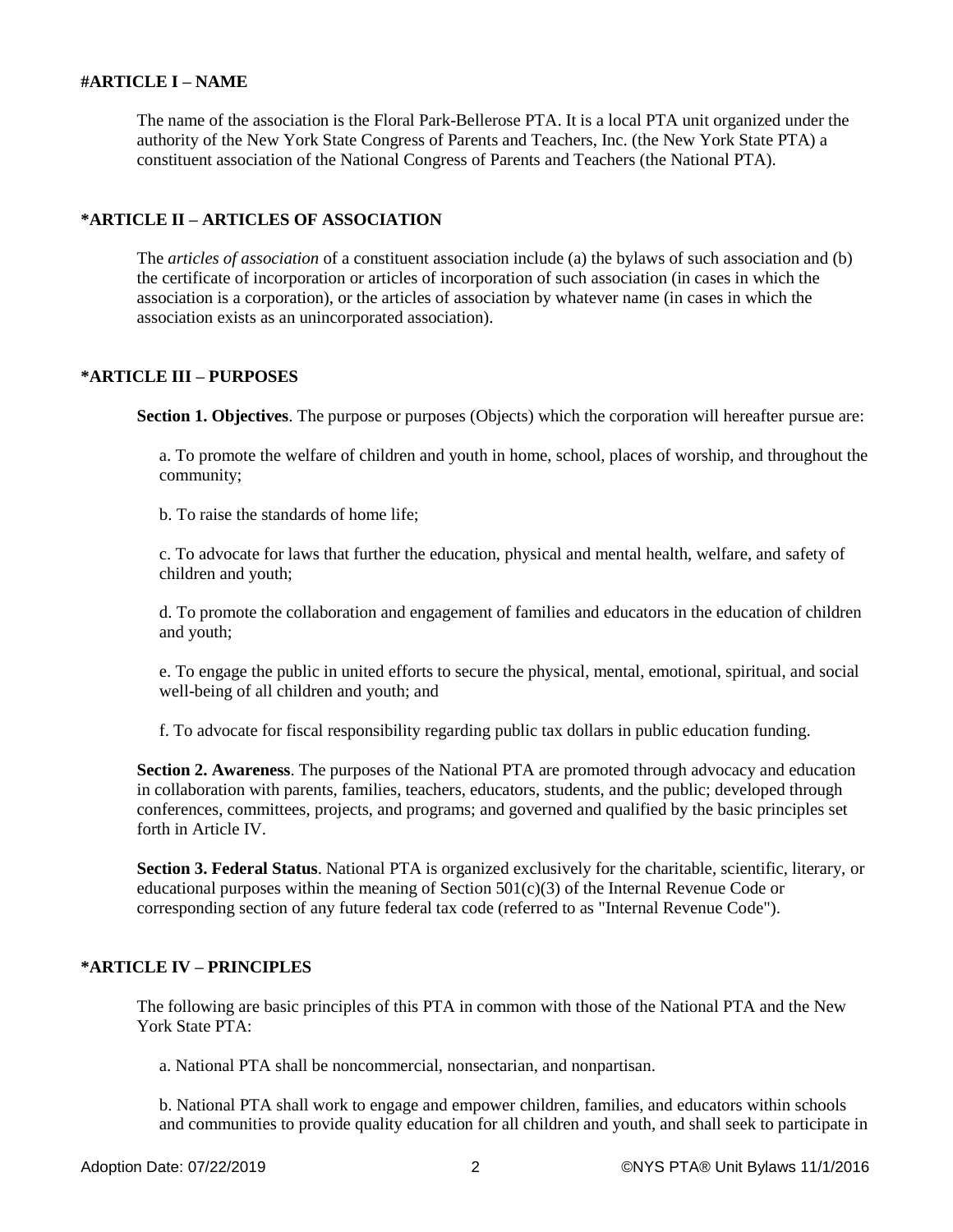the decision-making process by influencing school policy and advocating for children's issues, recognizing that the legal responsibility to make decisions has been delegated by the people to boards of education, state education authorities, and local education authorities.

c. National PTA shall work to promote the health and welfare of children and youth, and shall seek to promote collaboration among families, schools, and the community at large.

d. Commitment to inclusiveness and equity, knowledge of PTA, and professional expertise shall be guiding principles for service in National PTA.

## **#ARTICLE V – RELATIONSHIP WITH THE NATIONAL PTA AND THE NEW YORK STATE PTA**

**Section 1.** This PTA shall be organized and chartered under the authority of the New York State PTA in the area in which this association functions, in conformity with such rules and regulations, not in conflict with the National PTA bylaws, as the New York State PTA may in its bylaws prescribe. The New York State PTA shall issue to this PTA an appropriate charter evidencing the due association and good standing of this PTA.

A **local** PTA in good standing is one which:

a. Adheres to the Purposes and basic principles of the PTA.

b. Remits the national portion of the dues through the New York State PTA to reach the National office by dates designated by the National PTA.

c. Has bylaws approved according to the procedures of the New York State PTA.

d. Meets other criteria as may be prescribed by the New York State PTA.

**Section 2.** This PTA shall adopt such bylaws for the government of the association as may be approved by the New York State PTA. Such bylaws shall not be in conflict with the bylaws of the National PTA or the bylaws of the New York State PTA.

**Section 3.** Bylaws of each constituent association shall include an article on amendments.

**Section 4.** Each officer or board member of a constituent association shall be a member of a local PTA within its area.

**Section 5**. Each officer or board member of a local PTA shall be a member of such local PTA.

**Section 6.** This PTA shall keep such permanent books of accounts and records as shall be sufficient to establish the items of gross income, receipts and disbursements of the association, including, specifically, the number of its members, the dues collected from its members and the amount of dues remitted to the New York State PTA. Such books of account and records shall at all reasonable times be open to inspection by an authorized representative of the New York State PTA, or, where directed by the committee on state and national relationships, by a duly authorized representative of the National PTA.

**Section 7.** The charter of this PTA shall be subject to withdrawal, and the status of such association as a PTA unit shall be subject to termination, in the manner and under the circumstances provided in the bylaws of the New York State PTA.

**Section 8**. This local PTA is obligated, upon withdrawal of its charter by the New York State PTA:

a. To yield up and surrender all its books and records and all of its assets and property to the New York

Adoption Date: 07/22/2019 3 ©NYS PTA® Unit Bylaws 11/1/2016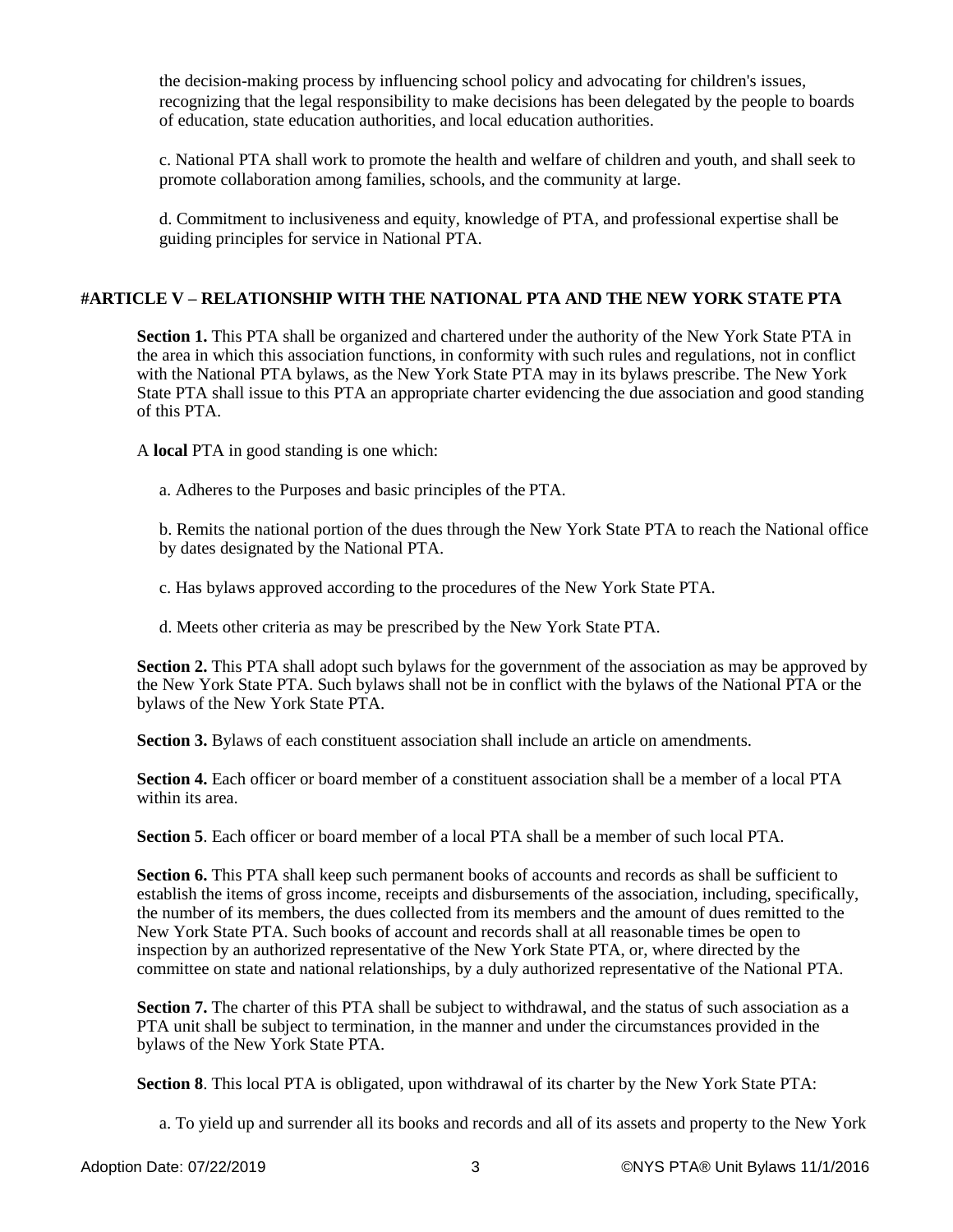State PTA, or to such agency as may be designated by the New York State PTA, or to another local PTA organized under the authority of the New York State PTA;

b. To cease and desist from the further use of any name that implies or connotes association with the National PTA or the New York State PTA or status as a constituent association of the National PTA; and

c. To carry out promptly, under supervision and direction of the New York State PTA, all proceedings necessary or desirable for the purpose of dissolving this PTA.

**Section 9.** This PTA shall collect dues from its members and shall remit a portion of such dues to the New York State PTA as provided in Article VI hereof.

**Section 10.** Only members of a local PTA who have paid dues for the current membership year may participate in the business of that association.

**Section 11.** Bylaws of each constituent association shall include a provision establishing a quorum.

**Section 12.** The members of the nominating committee for officers of a constituent association shall be elected by membership and executive board.

**Section 13.** The bylaws of all constituent associations shall prohibit voting by proxy.

**Section 14.** Each local PTA shall include in its bylaws provisions corresponding to the provisions of such bylaws as are identified by the state symbol (#).

**Section 15.** The adoption of an amendment to any provision of the bylaws of the National PTA and the New York State PTA shall serve automatically, and without the requirement of further action by the local PTA, to amend correspondingly the bylaws of each local PTA. Notwithstanding the automatic character of the amending process, the local PTAs shall promptly incorporate such amendments in their respective bylaws.

**Section 16.** This local PTA may dissolve and terminate its association in either of the following manners:

a. If dissolution of the association is considered because the school is being closed, the unit shall hold a meeting for the purpose of dissolution. Written notice indicating the purpose of this meeting shall be sent to the region director at least thirty (30) days prior to this meeting, and the region director shall be invited to this meeting. After the meeting the unit shall send written notice to the New York State PTA Office stating that the PTA has been dissolved, giving the date of dissolution. Units dissolved under this paragraph are obligated to further comply with all the provisions contained in Article VI, Section 6 of the New York State PTA Bylaws.

b. Upon receipt of a petition recommending dissolution of the association signed (including their addresses) by ten members or ten percent (10%) of the membership of the association, whichever is larger (exclusive of the members of the executive board) the executive board shall submit the question of dissolution to a vote at a special meeting of the members. All monies shall be frozen, except for those already budgeted or approved until the question of dissolution has been decided. If dissolution is approved, disposition of funds shall be in accordance with Article VI, Section 6 of the New York State PTA Bylaws.

(1) Written notice stating the question of such dissolution shall be given to each member entitled to vote at such meeting, to the president of the New York State PTA, and to the region director at least thirty (30) days prior to the date of such meeting. The list of the names and addresses of the petitioners shall be given to the region director. The region director shall be invited to the meeting.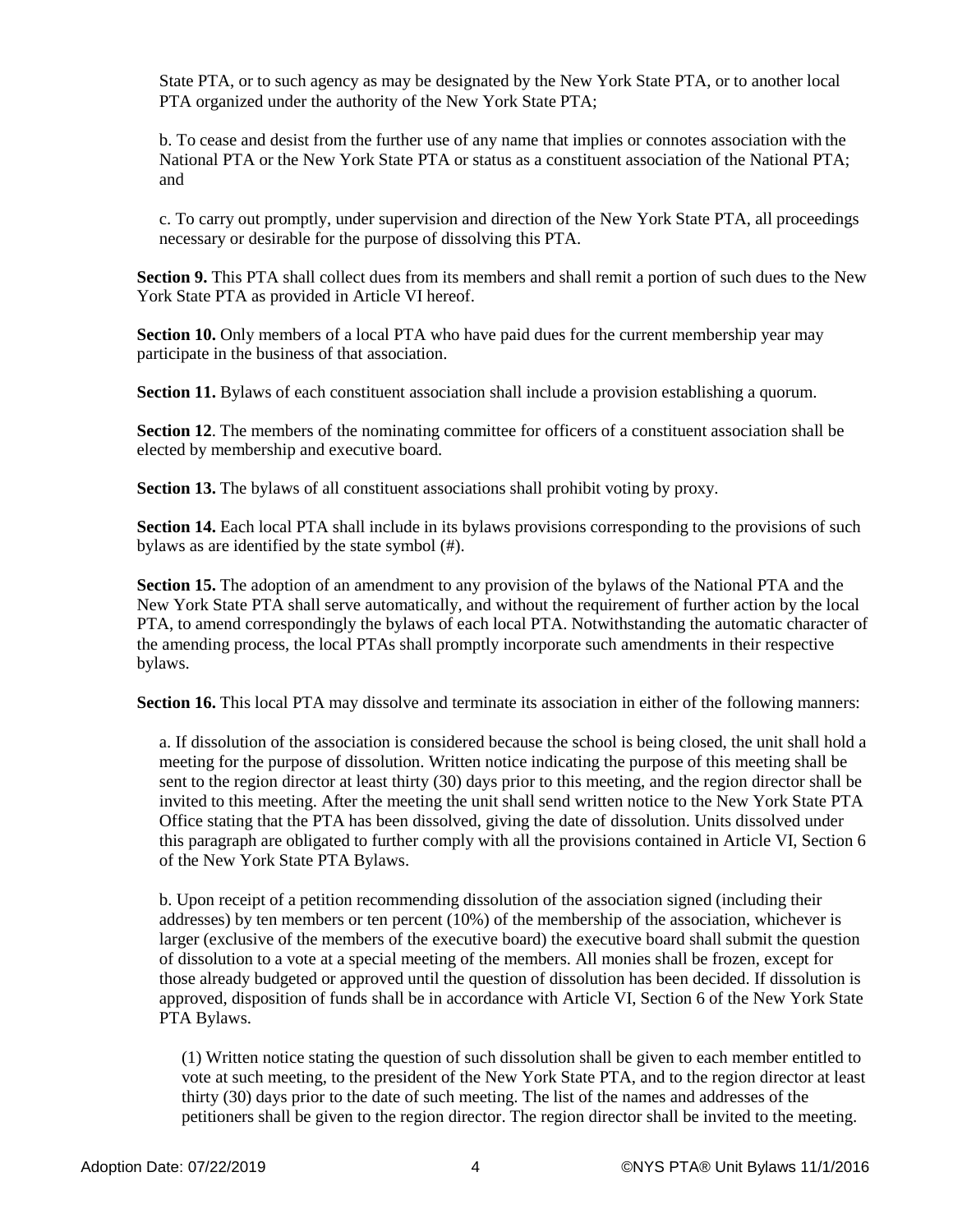(2) Only those persons who were members of the association on the date of submission of the question of dissolution, and who continue to be members on the date of the special meeting, shall be entitled to vote on the question.

(3) Approval of dissolution of this local PTA shall require the affirmative vote of at least two- thirds (2/3) of the members present and voting at the special meeting, a quorum being present.

## **ARTICLE VI – MEMBERS AND DUES**

- **# Section 1.** Every individual who is a member of this PTA is, by virtue of that fact, a member of the National PTA and of the New York State PTA by which this local PTA is chartered, and is entitled to all benefits of such membership.
- # **Section 2.** Membership in PTA at all levels shall be open, without discrimination, to anyone who believes in and supports the mission, purposes and principles of National PTA and meets other qualifications for membership as prescribed in these bylaws and pays dues as required in these bylaws.
- # **Section 3.** This PTA shall conduct an annual enrollment of members. Membership is to be available throughout the year.
- # **Section 4.** Each member of this PTA shall pay such annual dues to said association as may be prescribed by the association. The amount of such dues shall include the portion payable to the New York State PTA (the "state portion") and the portion payable to the National PTA (the "national portion"). The National portion of each member's dues shall be two dollars and twenty-five cents (\$2.25) per annum. The New York State PTA portion of each member's dues shall be one dollar and seventy-five cents (\$1.75) per annum.

**Section 5.** Each standard member of this PTA shall pay annual dues of \$10.00 to the association. Additional family members will pay \$5.00 per membership. Students will pay \$5.00 per membership. Teacher and staff members will pay \$5.00 per membership. The amount of such annual dues shall include the portion payable to the state PTA and the portion payable to the National PTA.

**# Section 6.** Individual membership dues are nonrefundable by New York State or National PTA.

- **# Section** 7. The state and national portions of the dues paid by each member of this PTA shall be set aside by this PTA and remitted to the New York State PTA through such channels, and at such times,as the state bylaws may provide.
- **# Section 8.** The membership year shall be from October 1 to September 30 inclusive. Dues shall be remitted to the New York State PTA Office immediately following the membership enrollment and before October 31. All dues shall be forwarded to the State PTA Office by May 31, and any additional dues shall be sent to the State PTA Office by the end of the school year.
- **# Section 9.** Each member is expected to be issued a membership card as proof of membership.
- **# Section 10.** Only members of this PTA who have paid dues for the current membership year shall be eligible to participate in the meetings of the PTA, or to serve in any of its elective or appointive positions.

**# Section 11.** Honorary Life Membership.

a. An Honorary Life Membership in the New York State PTA in recognition of distinguished service to children and youth may be conferred by the New York State PTA, or any of its constituent associations in good standing, upon payment of a fee established by the Board of Managers of the New York State PTA. An Honorary Life Member must pay dues to a local PTA to be entitled to all the rights and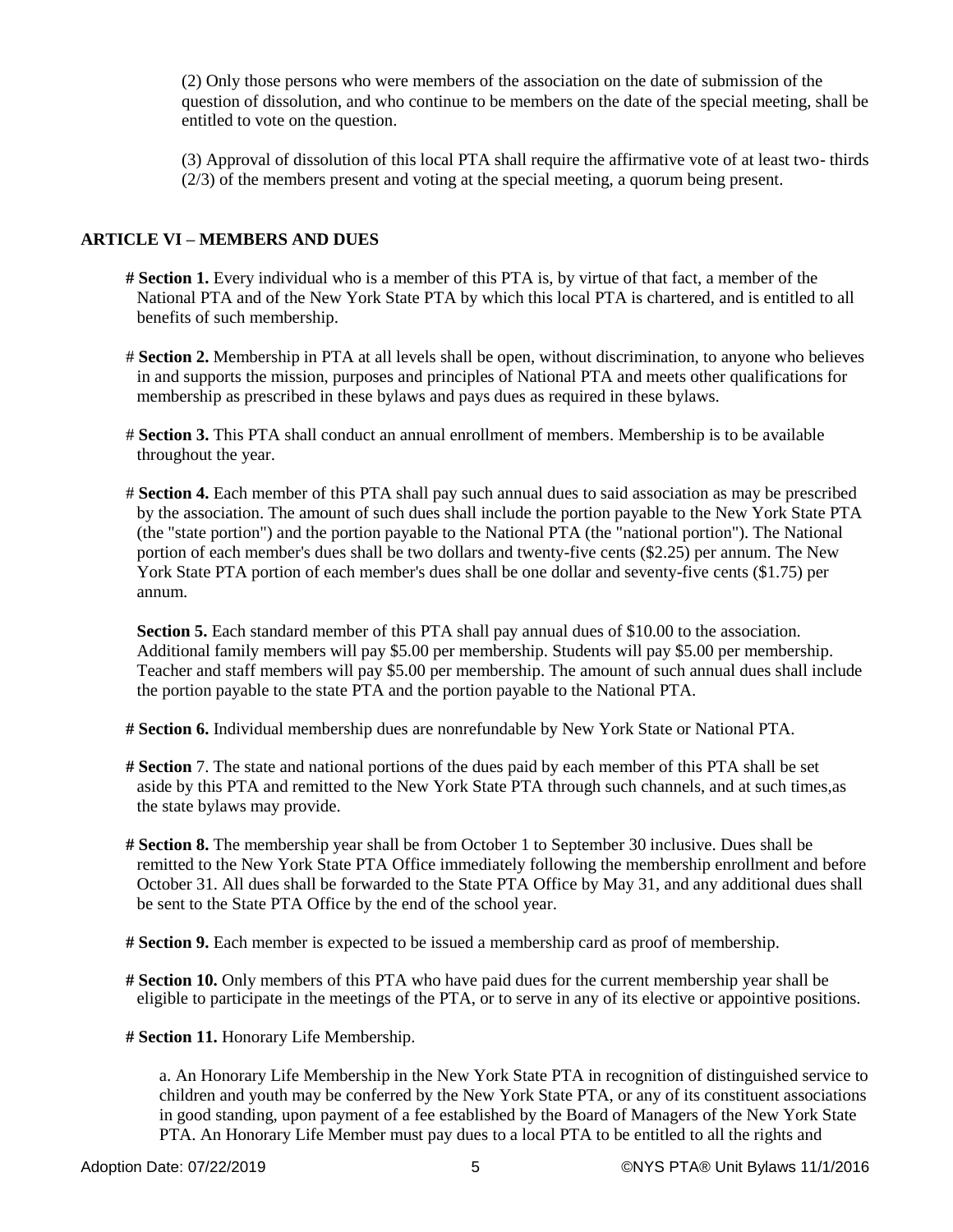privileges of active status.

b. All contributions made in recognition of the selection of persons to Honorary Life Membership in the New York State PTA shall be paid to the funds for the New York State PTA Jenkins Memorial Scholarship for Teacher Education and/or for the New York State PTA Fellowship for Graduate Study in Memory of Richard Gazzola as designated by the contributor.

## **ARTICLE VII – OFFICERS AND THEIR ELECTION**

**# Section 1.** Each officer shall be a member of this PTA.

**Section 2. Officers and their election:** 

a. The officers of the association shall consist of a president, or two co-presidents, 2 vice president(s), a recording secretary, a corresponding secretary, and a treasurer.

b. Officers shall be elected by ballot annually at a regular meeting of the association in the month of April. However, if there is only one nominee for any office, election for that office may be by voice vote.

c. Officers shall assume their official duties on July 1 and shall serve for a term of one year or until a successor is elected. *Notwithstanding the provisions of this section, no member shall remain in office for more than two consecutive one year terms or one two year term. In the event a successor is not elected after said two years, the position shall be declared vacant and the vacancy shall be filled as provided in these bylaws.*

d. Officers may serve for a maximum of two consecutive one-year terms in the same office. An officer who has served more than one-half of a term shall be credited with having served that term.

- # e. No person shall hold more than one office at the same time.
- # f. No person under the age of 18 shall be eligible to serve in the office of president, recording secretary (or secretary) or treasurer.

### **Section 3. Nominating Committee**

a. There shall be a nominating committee consisting of 5 members: 2 of whom shall be elected by the executive board from its body, and 3 who shall not be members of the executive board, elected by the association at a regular meeting of the association at least sixty (60) days prior to the election meeting. The committee shall elect its chair. An alternate will be elected.

b. The nominating committee shall nominate one person for each office to be filled.

c. Members of the nominating committee may be nominees for office without resigning from the committee.

d. Only those persons who have consented to serve if elected shall be nominated for or elected to such office.

e. The nominating committee shall present its report at the regular meeting of the association in April at which time additional nominations may be made from the floor. (See letter (f) if applicable). The report of the nominating committee will be published one month prior to the meeting.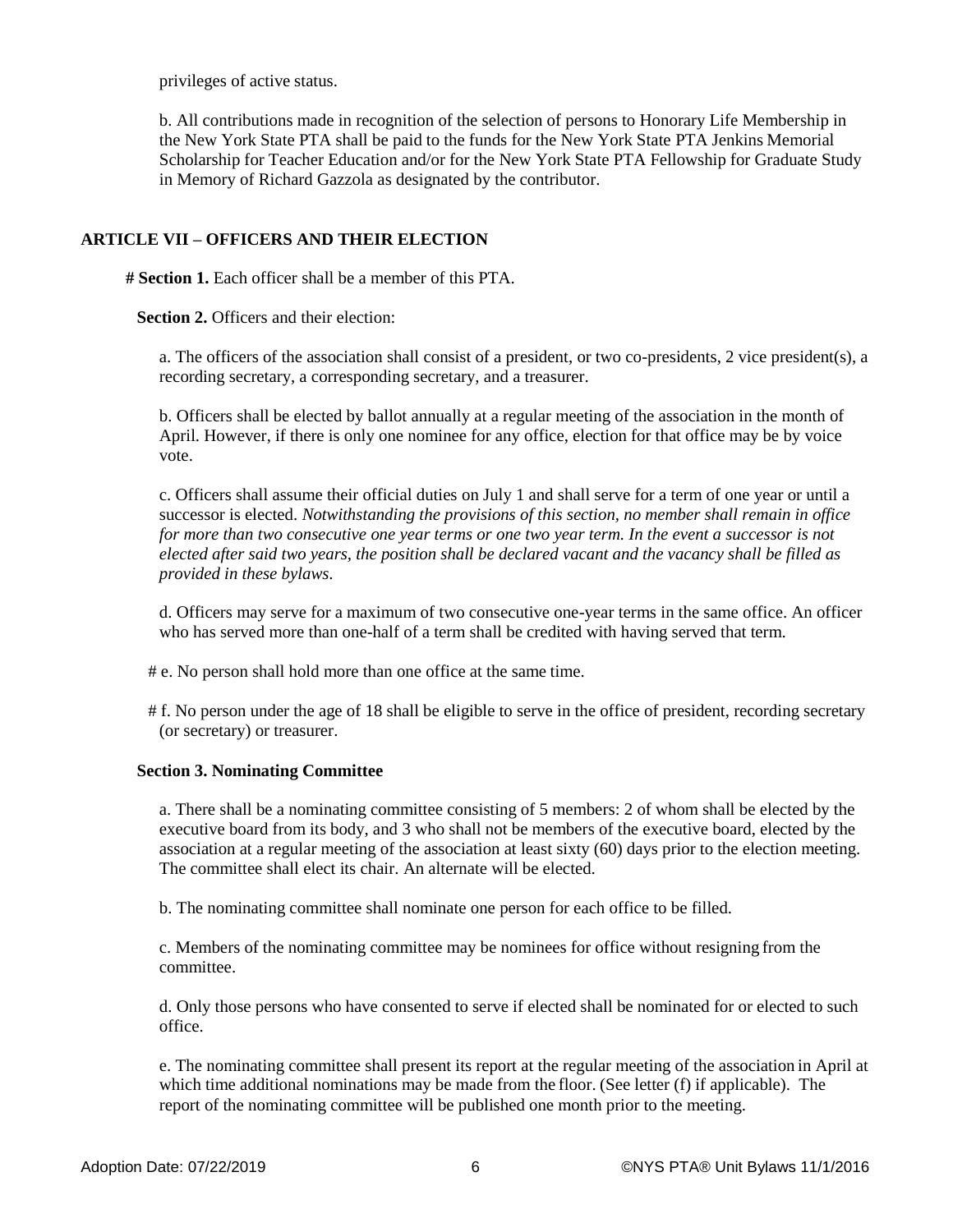f. Additional nominations may be made from the floor provided the written consent of the nominee has been secured and the chair of the nominating committee has received notice at least two business days prior to the election meeting of the candidate's intention to run.

#### **Section 4. Vacancies**

A vacancy occurring in any office shall be filled for the unexpired term by a person elected by a majority vote of the executive board, notice of such election having been given to the executive board. If there are co-presidents and one resigns, there is no vacancy. The other co-president serves as president.

## **ARTICLE VIII – DUTIES OF OFFICERS**

### **Section 1. The president shall:**

- # a. Have general charge and supervision of the business and affairs of the association and perform the duties usually incident to the office of president of a not-for-profit association, chartered by the New York State PTA and organized under the laws of New York State.
- # b. Sign and execute all contracts, agreements or other obligations in the name of the association.

c. When present, preside at all meetings of the association, the executive board, and the executive committee.

# d. Be a member ex officio of all committees except of the nominating committee or the audit committee. The president may not be an ex officio, elected or appointed member of these two committees.

e. In cooperation with the executive committee, appoint the committee chairmen including all special committee chairmen, except those for which other provision is made, and fill vacancies in chairmen of all committees, except those for which other provision is made. In cooperation with the president, appoint the council delegate(s) and alternate(s).

f. Coordinate the work of the officers and committees of the association in order that the Purposes may be promoted.

# g. Keep a current copy of the association's state approved bylaws.

h. The co-presidents shall determine the specific duties of each with the approval of the executive committee.

#### **Section 2. The vice president(s) shall:**

- a. Act as aide(s) to the president.
- # b. Perform the duties of the president in the absence or inability of that officer to act. In order to perform the duties of the president, a person must be at least 18 years of age.

c. Vice presidents shall be elected by designated order (1st, 2nd, 3rd, etc).

### **Section 3. The recording secretary shall:**

# a. Record and maintain a permanent file of the minutes of all meetings of the association, executive board and the executive committee.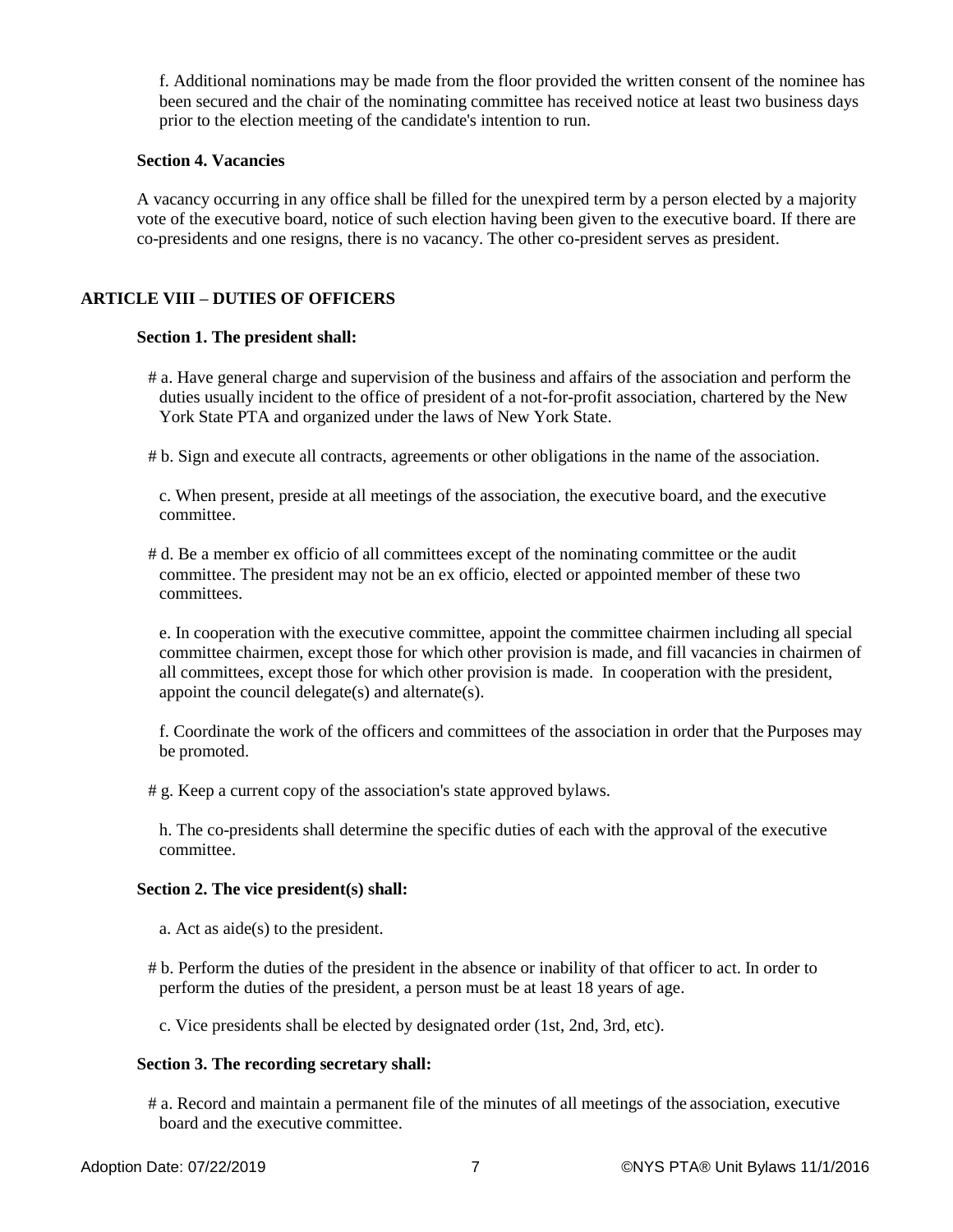# b. Send the names and addresses of the elected officers to the region director immediately following their election.

c. Maintain a permanent file of the committee reports, membership lists and records pertaining to the work of the association.

# d. Keep a current copy of the association's state-approved bylaws.

#### **Section 4. The corresponding secretary shall:**

- a. Conduct the correspondence of the association under the direction of the president.
- b. Maintain a file of all correspondence pertaining to the work of the unit.
- c. Send notices of meetings as required.

#### **Section 5. The treasurer shall:**

- # a. Have custody of all of the funds of the association.
- # b. Keep a full and accurate account of receipts and expenditures.
- # c. Make disbursements as authorized by the president, executive board or association in accordance with the budget adopted by the association.
- # d. Issue written receipts for donations of seventy-five dollars (\$75) or more, indicating the portion of the donation exceeding the value of the goods or services received that is deductible.
- # e. Serve as chair of the budget committee to prepare a budget for submission to the executive board for review and to the association for adoption.
- # f. Present a financial statement at every meeting of the association and at other times when requested by the executive board.
- # g. Present a complete annual report at the annual meeting of the association.
- # h. Be responsible for the maintenance of such books of accounts and records as conform to the requirements of Article V, Section 6.
- # i. Keep the records of the National PTA and the New York State PTA portions of the dues separate from the portion of the association, in accordance with Article V, Section 6.
- # j. Pay the National PTA and the New York State PTA portions of the dues to the New York State PTA in accordance with Article VI, Section 6.
- # k. Pay to New York State PTA the fee for the liability insurance and fidelity bond provided the association through the New York State PTA.
- # l. Submit all financial records in accordance with Article XII, Section 8 to the audit committee or a professional auditor at least two weeks prior to date audit report is due.
- # m. Have the accounts examined annually, or upon change of treasurer, by an audit committee or a professional auditor who, satisfied that the treasurer's annual report is correct, shall sign a statement of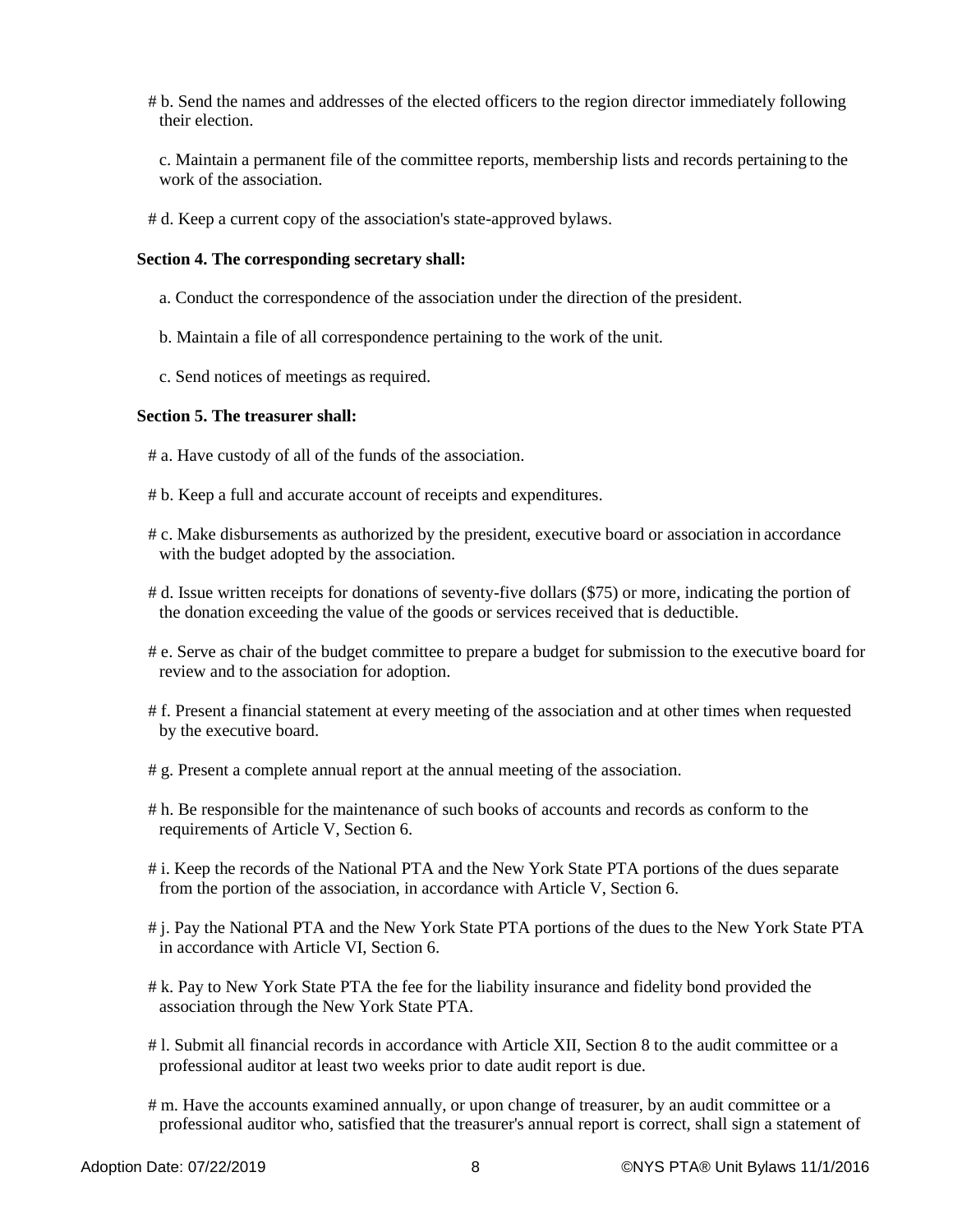that fact at the end of the report.

# n. File all forms required by the Internal Revenue Service and New York State agencies.

o. Pay the annual PTA council duesto the 10-020 Sewanhaka Central Council of PTAs Council of Parent Teacher Associations.

### **All officers shall:**

- # a. Meet the fiduciary duties of careful and prudent judgment and adherence to the associations purposes and rules.
- # b. Attend local, regional and/or state PTA training workshops.

c. Perform the duties outlined in these bylaws and those assigned from time to time.

d. Turn over to the president or successor all pertinent records, books and materials and return to the treasurer all funds without delay upon the expiration of the term of office, or in case of resignation.

## **ARTICLE IX – EXECUTIVE COMMITTEE**

**Section 1.** The executive committee shall consist of the officers of the association and immediate past president (if available).

#### **Section 2. The executive committee shall:**

a. In cooperation with the president, appoint the committee chairmen including all special committee chairmen, except those for which other provision is made, and fill vacancies in chairmen of all committees, except those for which other provision is made. In cooperation with the president, appoint the council delegate(s) and alternate(s).

b. Appoint delegates to the New York State PTA convention in accordance with the provisions of the bylaws of the New York State PTA and to other state and regional meetings of other associations.

c. Transact necessary business between meetings of the executive board and all business referred to it by the executive board or association.

d. Make recommendations to the executive board.The executive committee shall approve the specific duties of the each of the co-presidents.

**Section 3.** The executive committee shall meet at the call of the president or a majority of the executive committee members. At least ten (10) days' notice shall be given.

**Section 4.** Special meetings of the executive committee may be called by the president or upon the request of the majority of the members. At least two (2) days' notice shall be given.

**# Section 5.** A majority of the executive committee shall constitute a quorum.

## **ARTICLE X – EXECUTIVE BOARD**

**# Section 1.** Each board member shall be a member of this PTA.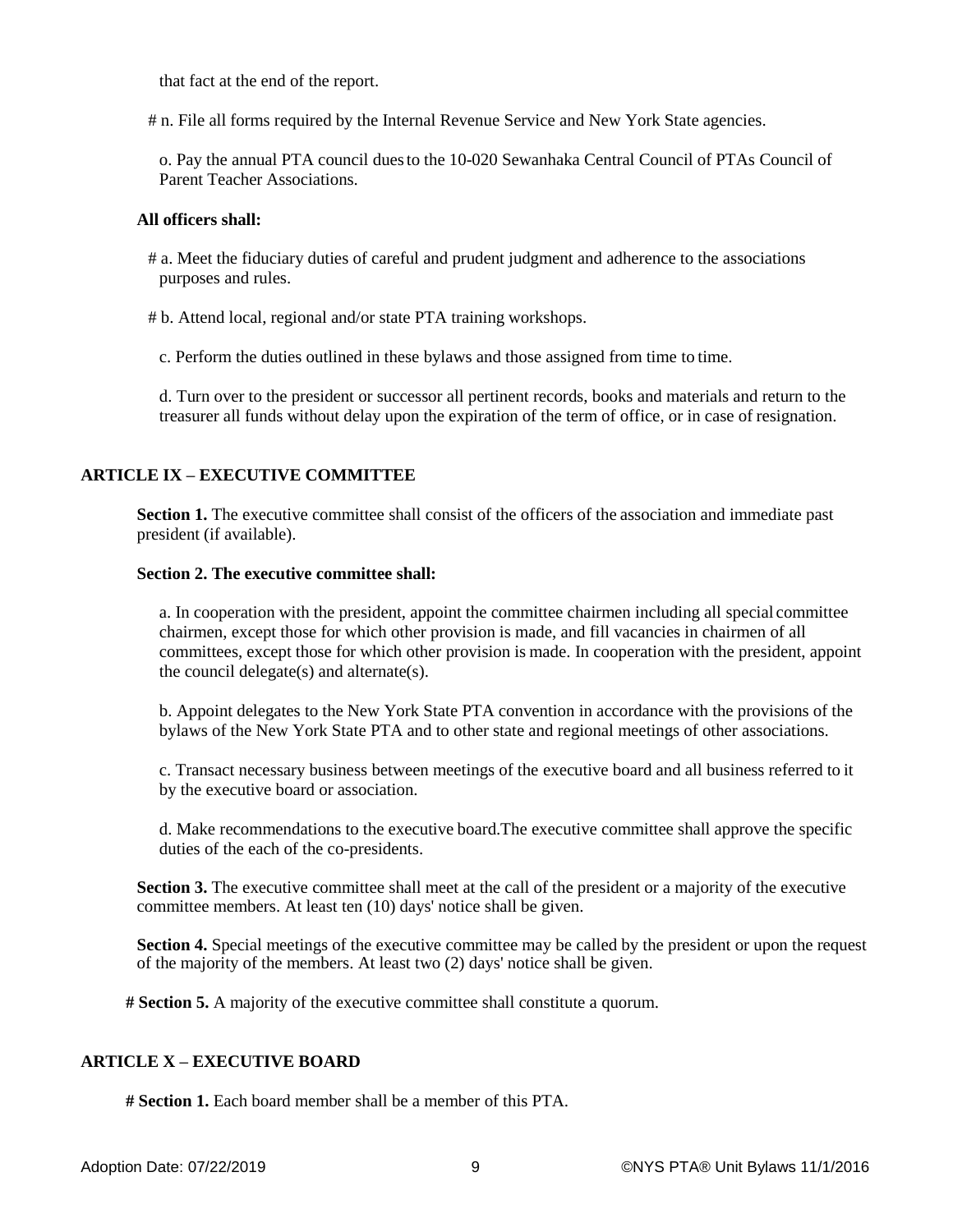**Section 2.** The executive board shall consist of the executive committee, chairmen of the standing committees , Council Delegate(s), Teacher liaisons.

**# Section 3.** A PTA member shall not serve as a voting member of a constituent association's board at the local, council, region, state or national level while serving as a paid employee of, or under contract to, that constituent association.

#### **Section 4. The executive board shall:**

a. Transact necessary business in the intervals between regular association meetings and such other business as may be referred to it by the association.

b. Create committees, in accordance with the provisions of Article XII.

c. Approve the plans of work of the standing committees.

d. Present a report at the regular meetings of the association.

- e. Review and submit the budget prepared by the budget committee to the association for adoption.
- # f. Appoint an audit committee of no fewer than three (3) members or a professional auditor at least two (2) weeks prior to the date the audit report is due.

g. Fill vacancies in office.

**Section 5.** The executive board shall meet at least two (2) times a year, the dates and times to be determined by the board. At least ten (10) days' notice shall be given.

**Section 6.** Special meetings of the executive board may be called by the president or upon the request of a majority of the members. At least two (2) days' notice shall be given.

**# Section 7**. A majority of the executive board shall constitute a quorum.

### **ARTICLE XI – MEETINGS OF THE ASSOCIATION**

**Section 1.** Regular meetings of the association shall be held at least three (3) times during the year, the dates and times to be determined by the executive board. At least ten (10) days' notice of a meeting shall be given.

# **Section 2.** The annual meeting shall be held in the month of May at which time annual reports of officers and committee chairmen shall be presented.

**Section 3.** Special meetings of the association may be called by the president, a majority of the executive board, or upon the written request of 30% of the membership. At least (5) five days' notice of any special meeting shall be given.

**Section 4.** 15 members shall constitute a quorum for the transaction of business in any meeting of the association.

#### **ARTICLE XII – COMMITTEES**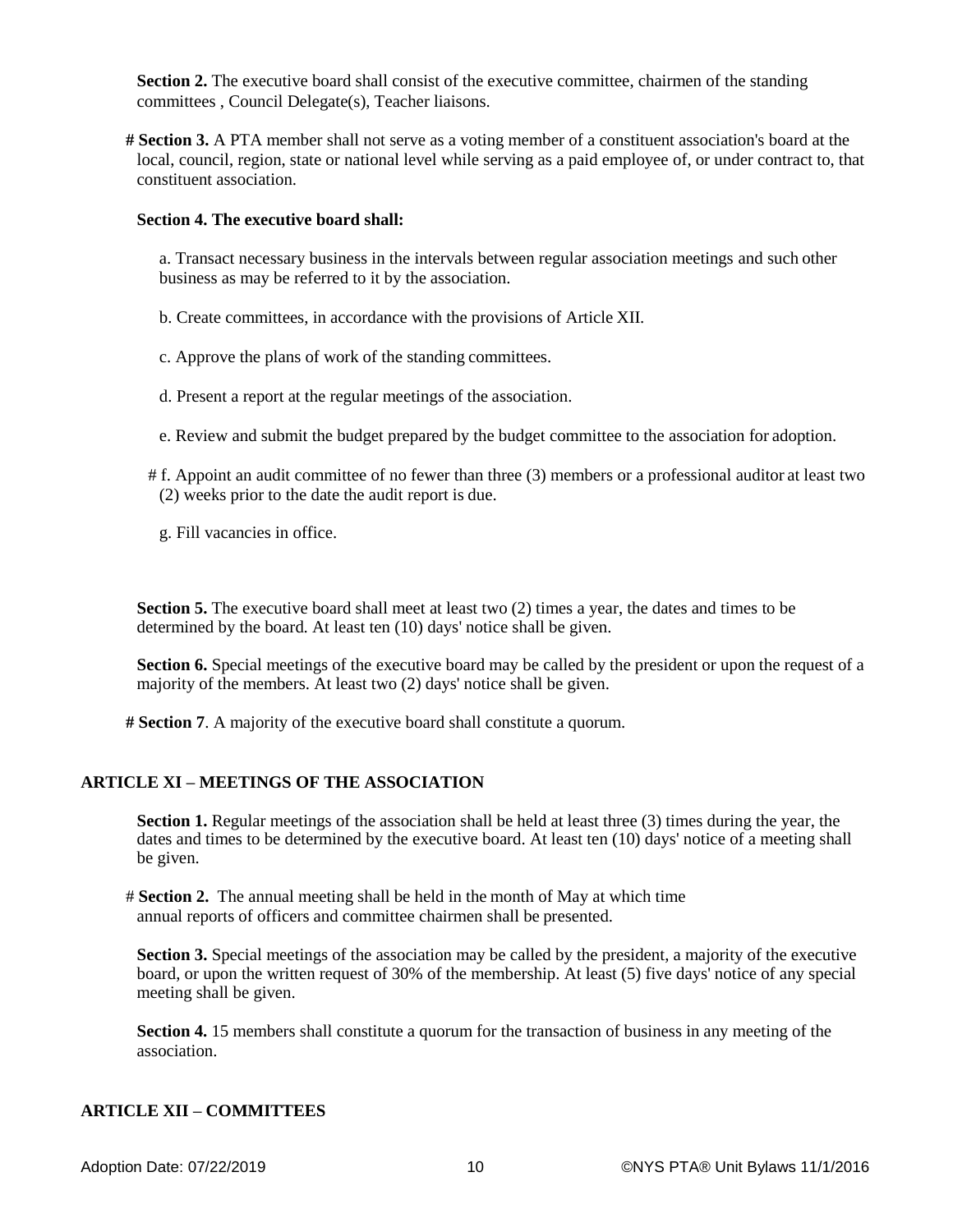**Section 1.** The executive board may create such standing committees as it deems necessary to promote the Purposes and to carry on the work of the association.

**Section 2.** Chairmen of committees shall be appointed by the president in cooperation with the executive committee, except those for which other provision is made

- a. The term of each chair shall be one year, or until a successor is appointed.
- # b. A person shall not be eligible to serve more than two consecutive years as chair of the same standing committee.
- **# Section 3.** The chair of each standing committee shall prepare a plan of work and, after its approval by the executive board, shall carry out its provisions. No committee work shall be undertaken without the approval of the executive board.
- **# Section 4.** The chair of each standing committee shall attend region workshops.
	- Section 5. Special committees may be created by the association or by the executive board.

**Section 6.** A nominating committee shall be formed and shall perform its duties in accordance with the provisions of Article VII, Section 3.

- **# Section 7.** A budget committee shall be appointed by the executive board. The treasurer shall be chair of the committee.
- **# Section 8.** An audit committee of no fewer than three (3) members or a professional auditor shall be appointed by the executive board at least two (2) weeks prior to the date the audit report is due. This committee shall examine the treasurer's accounts and, satisfied that they are correct, sign a statement of that fact to be presented for adoption by the membership at the first meeting of the succeeding school year.
- **# Section 9.** A majority of any committee shall constitute a quorum.
- **# Section 10.** The president shall be a member ex officio of all committees, except that the president shall not be elected or appointed a member, nor serve as ex officio of the nominating and audit committees.

### **ARTICLE XIII – COUNCIL MEMBERSHIP**

**Section 1.** The association shall be represented at meetings of the 10-020 Sewanhaka Central Council of PTAs, Council of Parent Teacher Associations by the president/alternate and by 3 council delegates. (number not to exceed the maximum number allowed as determined by the council bylaws)

#### **Council delegates:**

- # a. Must be members for the current membership year of the local unit they represent.
	- b. Appointed by the president in cooperation with the executive committee.
	- c. Shall attend council meetings regularly and report on them to the association or to the executive board.

**Section 2.** The association shall pay annual dues to the 10-020 Sewanhaka Central Council of PTAs Council of Parent Teacher Associations in the amount determined by the council bylaws.

## **#ARTICLE XIV – FISCAL YEAR**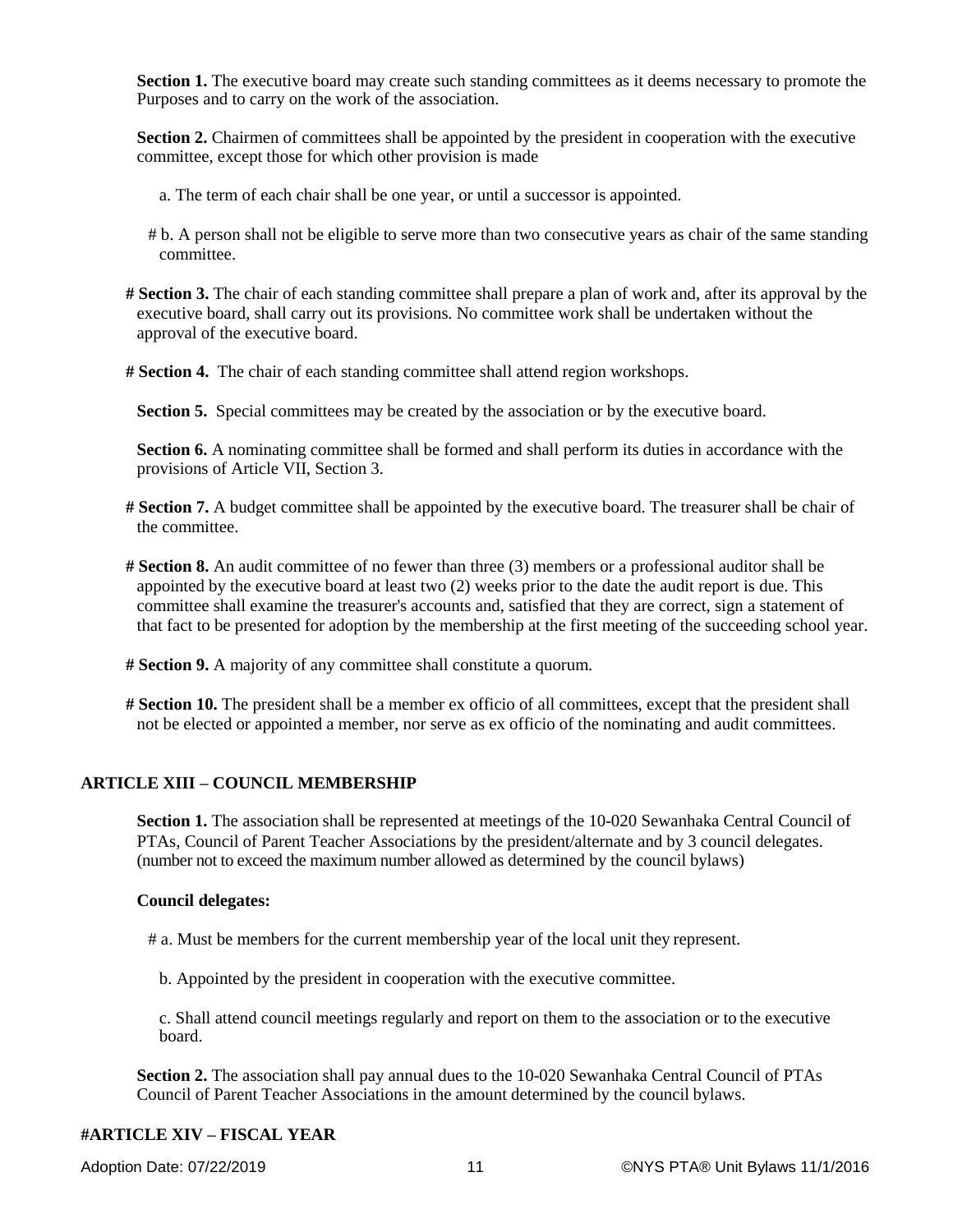The fiscal year of this association shall begin on July 1 and end on the following June 30.

### **\*#ARTICLE XV – OPERATIONAL REQUIREMENTS AND DISSOLUTION**

- **\* Section 1. Net Earnings.** No part of the net earnings of PTA shall inure to the benefit of, or be distributable to, its members, directors, trustees, officers, or other private persons except that the association shall be authorized and empowered to pay reasonable compensation for services rendered, and to make payments and distributions in furtherance of the purposes set forth in Article III hereof.
- **\* Section 2. Exempt Activities.** Notwithstanding any other provision of these Articles to contrary, in no event shall PTA carry on any other activities which are not permitted to be carried on by either: (i) by an association exempt from federal income tax under Section  $501(c)(3)$  of the Internal Revenue Code or (ii) by an association, contributions to which are deductible under Section  $170(c)(2)$  of the Internal Revenue Code.
- **\* Section 3. Political Activities.** PTA or its members in their official capacities shall not, directly or indirectly, participate or intervene (in any way, including the publishing or distributing of statements) in any political campaign on behalf of, or in opposition to, any candidate for public office, or devote more than an insubstantial part of its activities to attempting to influence legislation by propaganda or otherwise.
- **# Section 4. Dissolution.** Upon the dissolution of the PTA, after paying or adequately providing for the debts and obligations of the association, the remaining assets shall be surrendered in accordance with Article V, Section 8 of these bylaws

## **#ARTICLE XVI – PARLIAMENTARY AUTHORITY**

The rules contained in the current edition of *Robert's Rules of Order Newly Revised* shall govern the National PTA and its constituent associations in all cases in which they are applicable, and in which they are not in conflict with these bylaws, the bylaws of the New York State PTA, and the bylaws of the National PTA or the articles of incorporation.

### **#ARTICLE XVII – AMENDMENTS/REVISIONS TO BYLAWS**

**Section 1.** These bylaws are valid for three years from the date of approval by the New York State PTA. At least every three years or more often as changes may be needed, the bylaws must be submitted for approval by the New York State PTA in accordance with the bylaws or regulations of the New York State PTA:

a. The existing bylaws should be reviewed by a committee, revised if necessary, and approved by the association whether revised or not.

b. Sent, whether revised or not, to the region bylaws chair for review or, the chair's absence, to the region director, who shall forward all bylaws to the New York State PTA Bylaws Coordinator for approval.

c. These bylaws may be revised or amended at any regular meeting of the association by a two-thirds (2/3) vote of members present and voting, provided that 30 days' notice has been given.

d. A committee may be appointed to submit a revised set of bylaws as substitute for the existing bylaws by a majority vote at a meeting of the association or by a two-thirds (2/3) vote of the executive board.